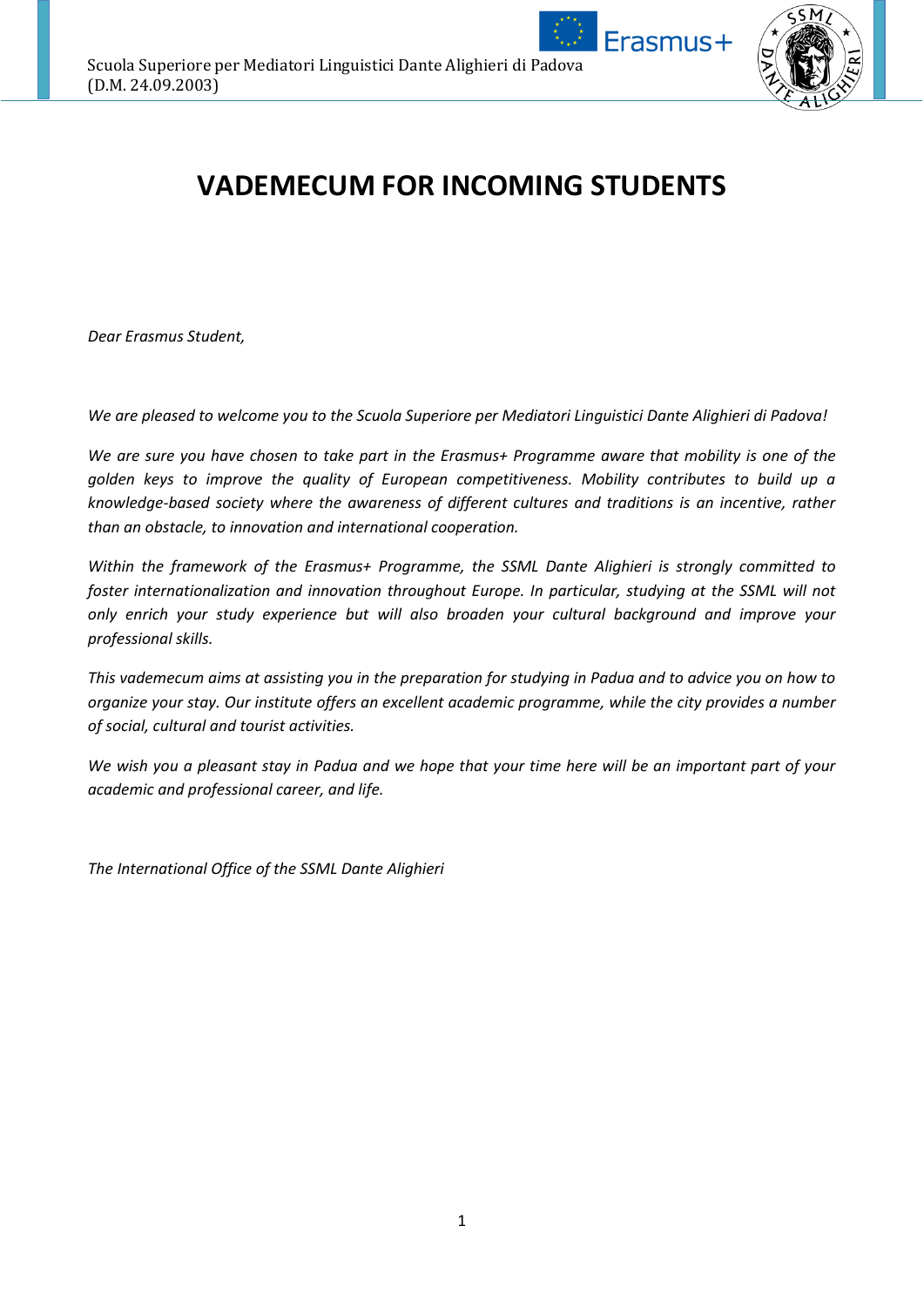



# **WHO WE ARE**

The Scuola Superiore per Mediatori Linguistici Dante Alighieri of Padua, already known as Scuola per Traduttori e Interpreti, is recognised by the Italian Ministry of Education, University and Research MIUR (Ministerial Decree 24/09/2003) and grants a three-year degree in TRANSLATION AND INTERPRETING. This degree allows students to progress to a master degree course in Conference Interpreting, Literary Translation and Technical and Scientific Translation.

Our university course provides the knowledge interpreters and translators require. It conveys exhaustive skills, even at a sectorial level, for highly qualified linguistic mediators.

### **WHERE WE ARE**

The SSML Dante Alighieri is situated in the historic center of Padua, within walking distance to the wellknown Prato della Valle and Basilica of Saint Anthony, just a few steps away from the main university accommodations, canteens, libraries and other services, and is served by the main bus and tram lines.

## **PRACTICAL INFORMATION**

### **Nomination deadlines**

Partner Universities have to e-mail the list of the Erasmus nominees for the current academic year to [erasmus@mediatorilinguisticipadova.it](mailto:erasmus@mediatorilinguisticipadova.it) enclosing the following details:

- full name and e-mail address;

- period of stay (1<sup>st</sup> semester/ full academic year/ 2<sup>nd</sup> semester);

- foreign languages to be studied.

The above mentioned information have to be sent by  $May 30<sup>th</sup>$  for full academic year and  $1<sup>st</sup>$  term students and by October 31<sup>st</sup> for 2<sup>nd</sup> term students.

### **Application deadlines**

Erasmus selected students will be contacted by our International Office and will have to fill in the Application Form for Incoming students and send it by e-mail to [erasmus@mediatorilinguisticipadova.it](mailto:erasmus@mediatorilinguisticipadova.it) within the following deadlines:

June  $15<sup>th</sup>$  for full academic year and  $1<sup>st</sup>$  term students

November 15<sup>th</sup> for 2<sup>nd</sup> term students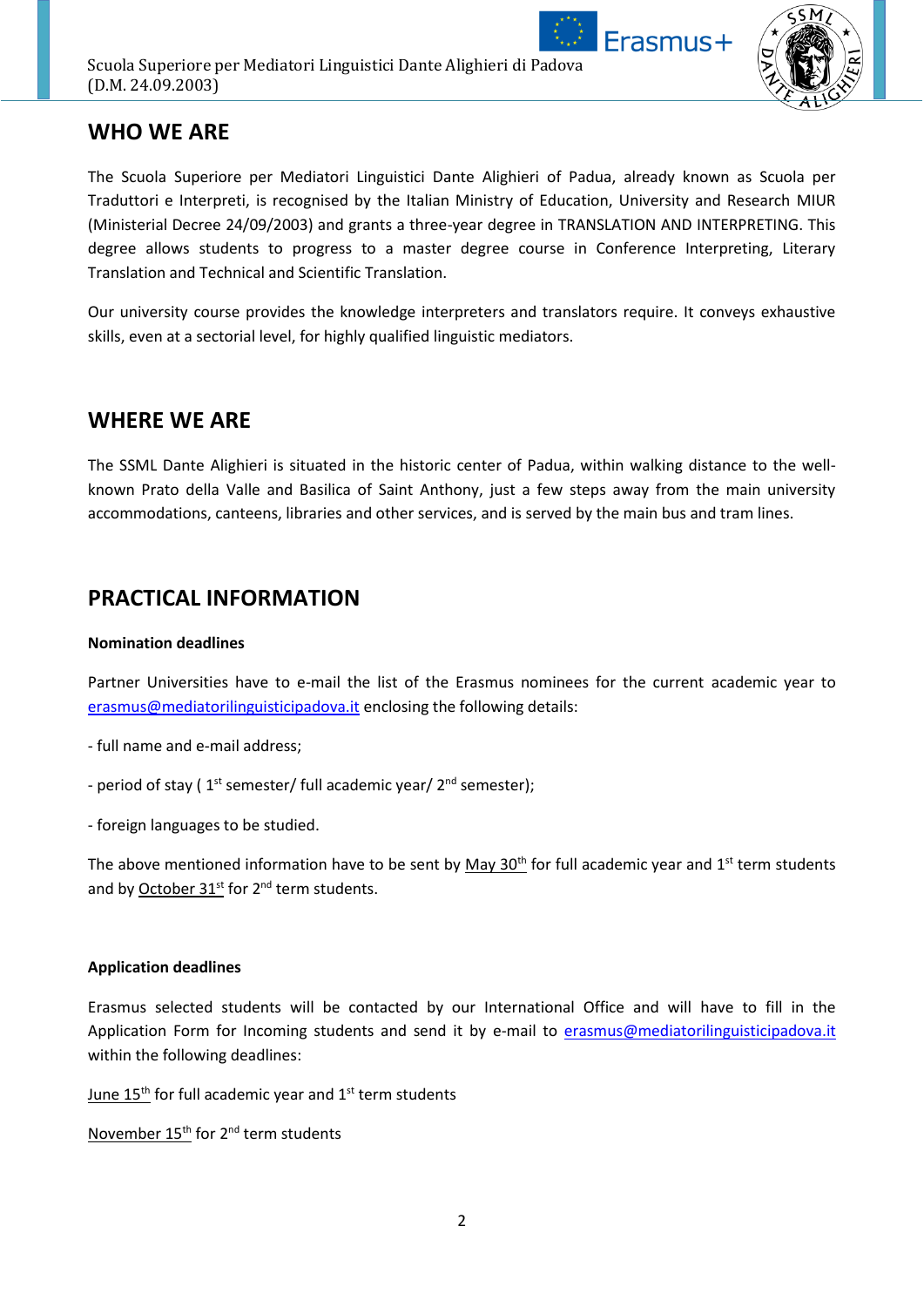

### **Before the mobility**

Before the mobility the nominated Erasmus students have to:

- fill-in the Learning Agreement and the Certification of Italian Language Proficiency;
- sign them and have them signed by their own Institutional Coordinator;

- send a copy of the Learning Agreement and the Certification of Italian Language Proficiency duly signed by e-mail to [erasmus@mediatorilinguisticipadova.it](mailto:erasmus@mediatorilinguisticipadova.it) by 15<sup>th</sup> July.

Erasmus incoming students are enrolled at the SSML Dante Alighieri as Italian students, and have the same advantages and duties as established by the Erasmus Student Charter. Before leaving your country, you have to make sure you have:

- already arranged the Learning Agreement with the Erasmus coordinator both of your home and hosting University;

- the European Health Insurance Card (EHIC) for medical assistance;

- a valid passport or identity document;

- an accident insurance certificate (often provided by home University).

### **At arrival**

At your arrival:

- you have to go to the International Office in order to register at the SSML Dante Alighieri and gather useful information related to your study stay. There you will be asked for the original *Learning agreement*;

- send the confirmation of arrival issued by the International Office to your home University.

### **At the end of the mobility**

At the end of your mobility period, the International Office will issue a confirmation of stay (*Departure certificate*) and an official certificate (*Transcript of Records*) listing the activities such as examinations, laboratory activities and corresponding grades and ECTS amounts.

### **THE INTERNATIONAL OFFICE**

Please inform the International Office of any changes that may occur during your stay in Padua (change of address, of email address, telephone number, etc.). You are strongly recommended to check your email inbox regularly, as it will be used for all kind of important information.

Here you are all contact information of the International Office: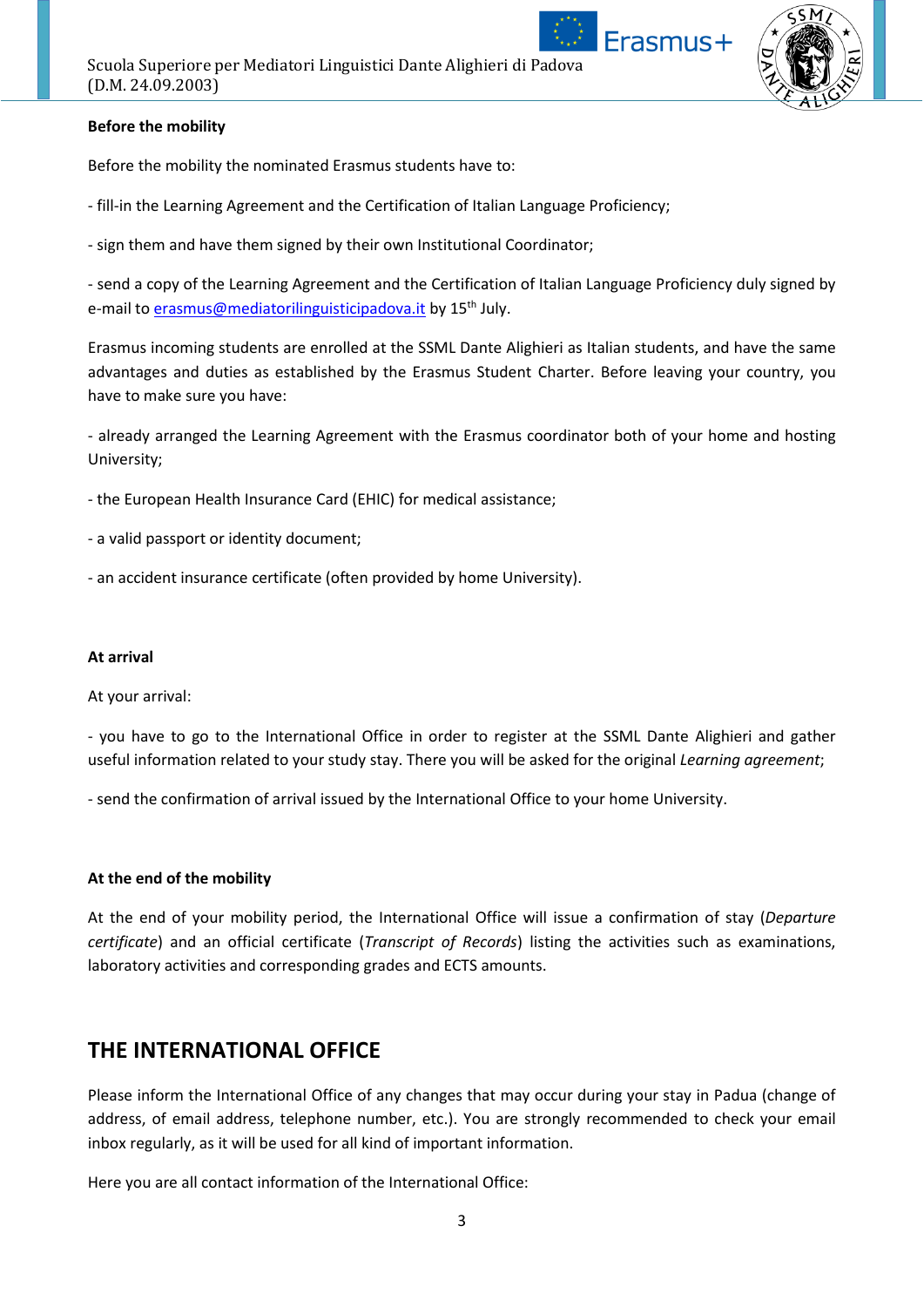

Scuola Superiore per Mediatori Linguistici Dante Alighieri di Padova (D.M. 24.09.2003)



*Elena Rango* Erasmus+ coordinator [erasmus@mediatorilinguisticipadova.it](mailto:erasmus@mediatorilinguisticipadova.it) Tel. +39 041 5649593 Fax. +39 049 8762227

# **ACADEMIC INFORMATION**

### **Academic calendar 2022/2023**

| $1st$ semester      | $10^{th}$ October 2022 - $20^{th}$ January 2023         |
|---------------------|---------------------------------------------------------|
| Winter exam session | 30 <sup>st</sup> January-17 <sup>th</sup> February 2023 |
| $2nd$ semester      | 27 <sup>th</sup> February-19 <sup>th</sup> May 2023     |
| Summer exam session | 29 <sup>th</sup> May-14 <sup>th</sup> July 2023         |
| Autumn exam session | 28 <sup>th</sup> August-29 <sup>th</sup> September 2023 |

### **Festivities 2022/2023**

- 31<sup>st</sup> October-1<sup>st</sup> November 2022: All Saints' Day
- 8<sup>th</sup>-9<sup>th</sup> December 2022: Immaculate Conception of the Blessed Virgin Mary
- 24<sup>th</sup> December 2022-8<sup>th</sup> January 2023: Christmas holidays
- 6<sup>th</sup> 11<sup>th</sup> April 2023: Easter holidays
- 24<sup>th</sup>-25<sup>th</sup> April 2023: Anniversary of Italy's Liberation
- 1<sup>st</sup> May 2023: International Workers' Day

### **Languages of instruction**

In general, courses are delivered in Italian although many of them are offered in English, German, Spanish and French.

Language level recommended for incoming students: Italian B1 or English, German, Spanish or French B1 for students following courses taught respectively in English, German, Spanish or French.

Language level recommended for incoming teachers or staff: B2

This level is established according to the Common European Framework of Reference for Languages (CEFR).

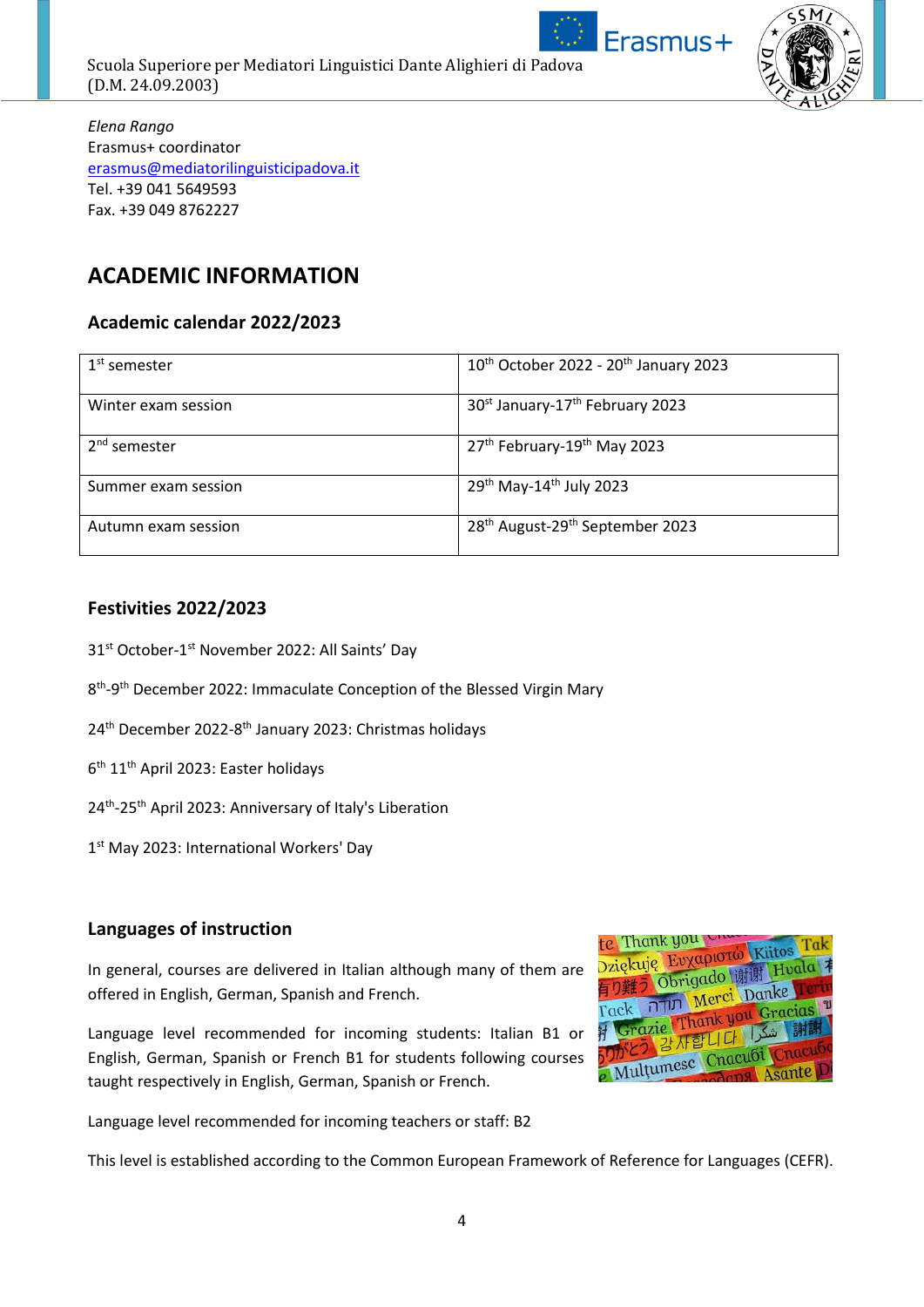

### **Attendance**

The attendance of the courses at SSML Dante Alighieri is compulsory, i.e. in order to take the final exam of each course you need to take part in at least 70% of the lectures.

# **GRADING SYSTEM AND TRANSCRIPT OF RECORDS**

| Local grade  | Grade in words | <b>Interpretation of grades</b>                                                  |
|--------------|----------------|----------------------------------------------------------------------------------|
| 30 cum laude | Excellent      | An excellent result                                                              |
| $30 - 27$    | Very good      | A result that is noticeable above the average                                    |
| $26 - 24$    | Good           | A result that meets the average requirements                                     |
| $23 - 21$    | Satisfactory   | A result that meets low requirements                                             |
| $20 - 18$    | Sufficient     | A result that meets minimum requirements despite<br>deficits                     |
| $18$         | Insufficient   | A result that does not meet the requirements because<br>of considerable deficits |

A transcript of records will be issued and sent to the students after the assessment period/semester has finished at our institution.

# **GENERAL INFORMATION**

### **Visa**

Non-EU students must apply for a visa before arriving in Italy. Students who need a visa are encouraged to visit the website of the Italian Ministry of Foreign Affairs and International Cooperation: [http://vistoperitalia.esteri.it/home/en.](http://vistoperitalia.esteri.it/home/en)

### **Students with Special Needs**

The SSML Dante Alighieri has the infrastructure to welcome applicants with disabilities, anyway we advise them to contact us in advance at [erasmus@mediatorilinguisticipadova.it,](mailto:erasmus@mediatorilinguisticipadova.it) to ensure that we are able to meet their precise needs for accessibility, transport or housing.

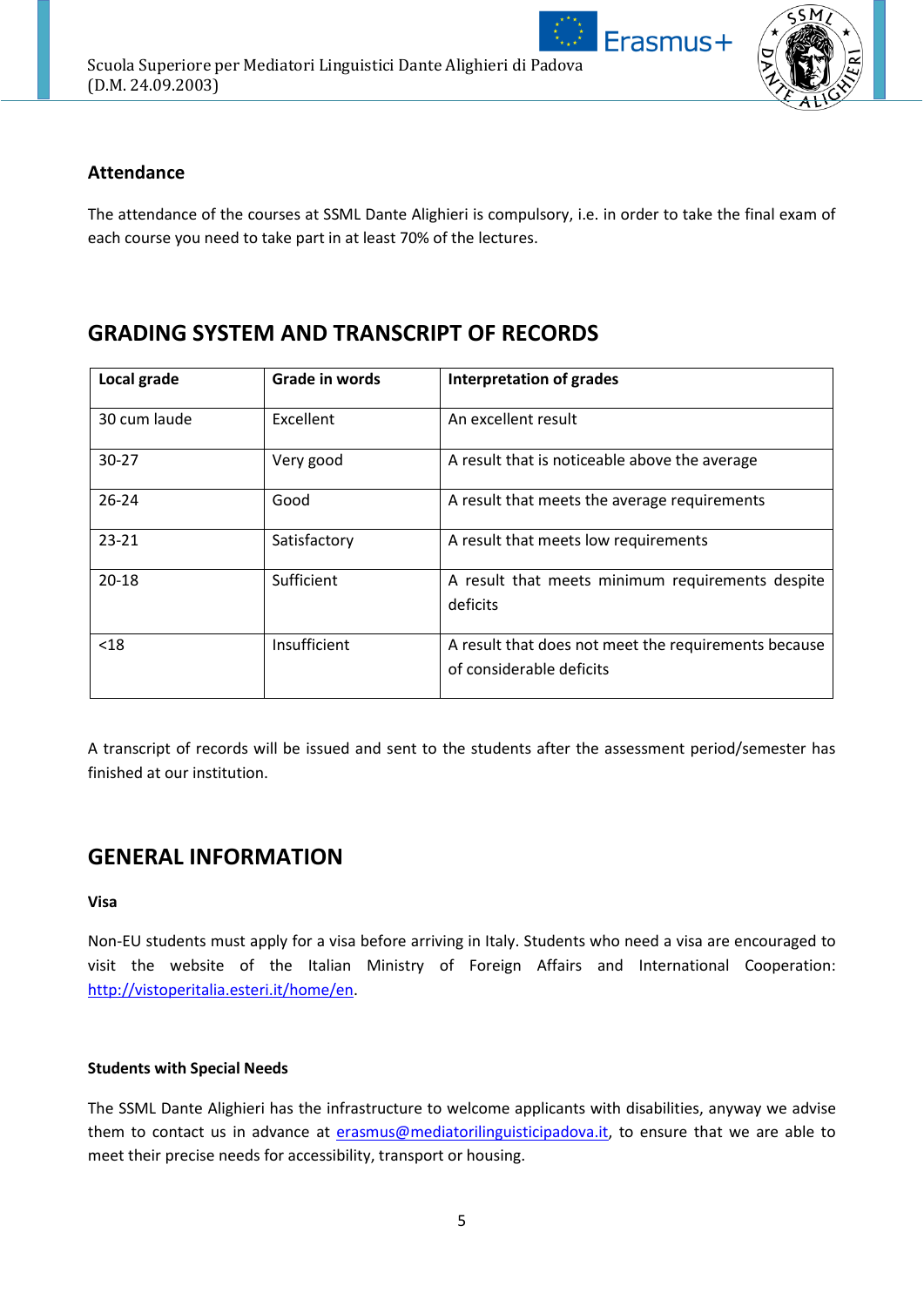



### **Accommodation**

The [Erasmus Students Network,](https://padova.esn.it/) an association of former Erasmus students, can help you to find the right private accommodation in Padua. ESN provides regularly updated lists of private flats and houses and helps students in their search.

Other useful links to find an accommodation in Padua:

<http://padova.bakeca.it/annunci/cerco-camera/>

<https://www.camplusapartments.it/it/affitti/padova>

<https://www.collegiomazza.it/en/residenze-universitarie-padova/>

[http://www.ostellopadova.it/index\\_file/Page619.htm](http://www.ostellopadova.it/index_file/Page619.htm)

<http://www.casaacolori.org/>

<https://housinganywhere.com/s/Padua--Italy>

<https://www.uniplaces.com/it/>

<https://erasmusu.com/it/affitto-studenti-erasmus>

<https://it.bedycasa.com/alloggi-per-studenti>

https://www.idealista.it/affitto-stanze/padova-padova/

It can also be useful to subscribe to specific groups in social networks, eg Facebook:

### **[Padova Housing Erasmus+](https://www.facebook.com/groups/erasmus.padova/)**

### **Rooms, flats and apartments for [students in Padua: rent your accommodation!](https://www.facebook.com/groups/paduarentals)**

Another suggestion could be to search for a room in the suburban neighborhood (here you are some names: Guizza, Bassanello, Montà, Salboro, Pontevigodarzere, Brusegana, Chiesanuova, Ponte di Brenta) or in the area immediately outside the city (names: Albignasego, Ponte San Nicolò, Maserà di Padova, Abano Terme, Vigodarzere, Vigonza, Limena). All these areas are well connected with the city centre through public transport.

#### **Emergency numbers**

Carabinieri: 112 Polizia: 113 Vigili del fuoco: 115 Ambulance: 118 Guardia di finanza: 117

### **Italian Tax Code**

Please note that the Tax code (codice fiscale) is needed to sign any contract (e.g., to rent a room, to open a bank account, to find a doctor or to get a sim card for mobile phones).